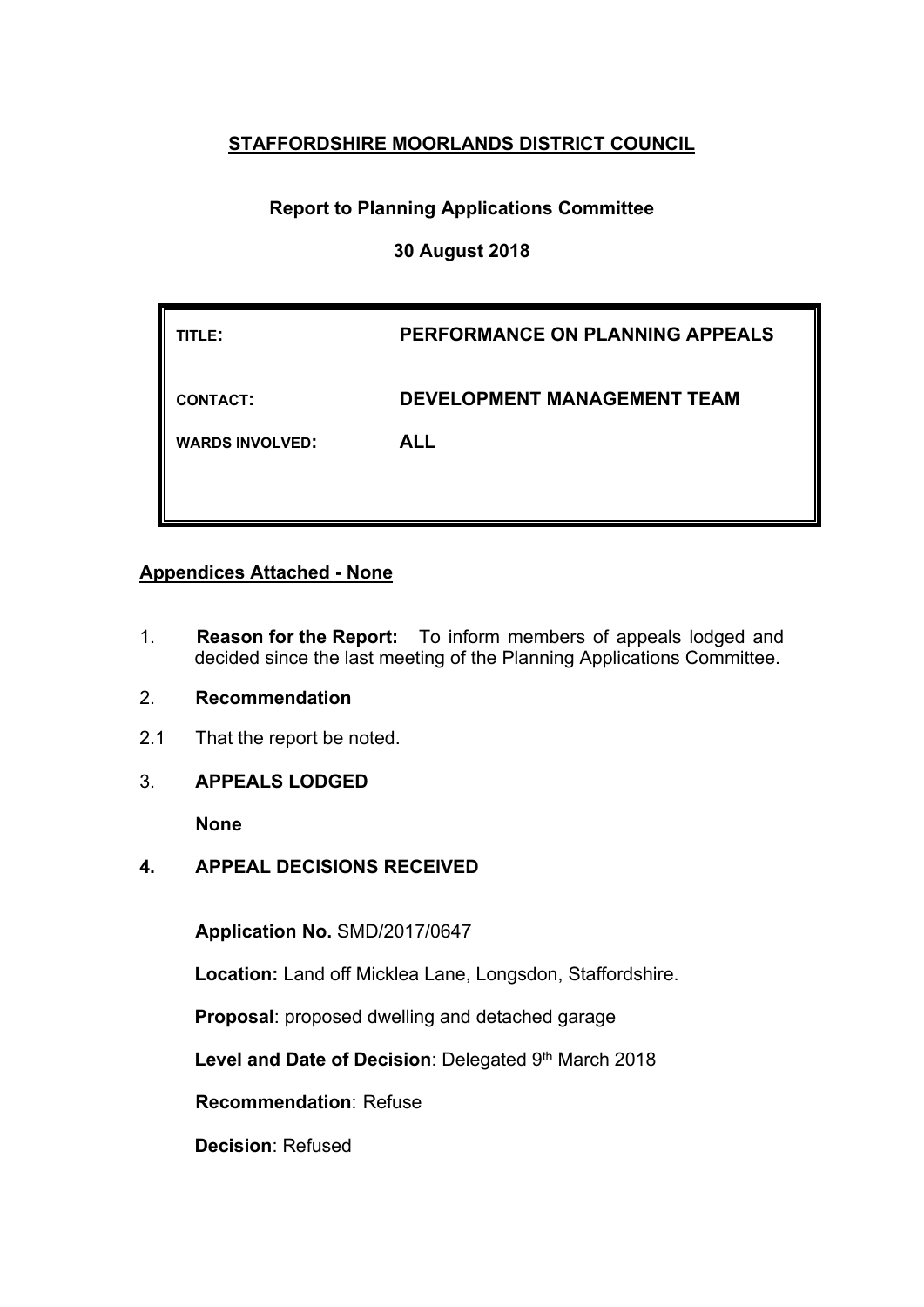**Appeal Decision and Date**: Dismissed 17th August 2018

**Method of Decision**: Written Representations

**Major / minor:** Minor

**Inspector:** Jillian Rann BA(Hons) MSc MRTPI

**Costs awarded:** No

#### **Main Issues:**

- Whether the proposal would be inappropriate development in the Green Belt, having regard to the Framework and any relevant development plan policies;
- The effect of the proposal on the openness of the Green Belt;
- Would the harm by reason of inappropriateness, and any other harm, be clearly outweighed by other considerations. If so, would this amount to the very special circumstances necessary to justify the proposal.

### **Conclusions:**

The Inspector concluded:

- Taking into account the more rural character and appearance of the site's immediate surroundings, its physical and visual separation from the cluster of housing and community buildings along the A53, and the open appearance of the site itself, I find that the site is not within a village for the purposes of the exception as detailed in the Framework.
- Although the development may be considered limited infill development, it would be inappropriate due to its location outside the village.
- The construction of a dwelling and garage on the site would result in built development where there is currently none
- the volume and bulk of the dwelling and garage would nonetheless inevitably lead to a loss of openness on an area of land within the Green Belt which is currently undeveloped,
- the site is within the countryside rather than part of the village, the proposal would lead to the encroachment of development into the countryside.
- Paragraph 11 and footnote 6 of the Framework make it clear that land designated as Green Belt is a specific policy in the Framework that protects an area or asset of particular importance and provides a strong reason for restricting the development proposed. Given the harm to the Green Belt that I have identified in this case, the decision-taking criteria in paragraph 11 are not engaged, notwithstanding the five year housing land supply position.